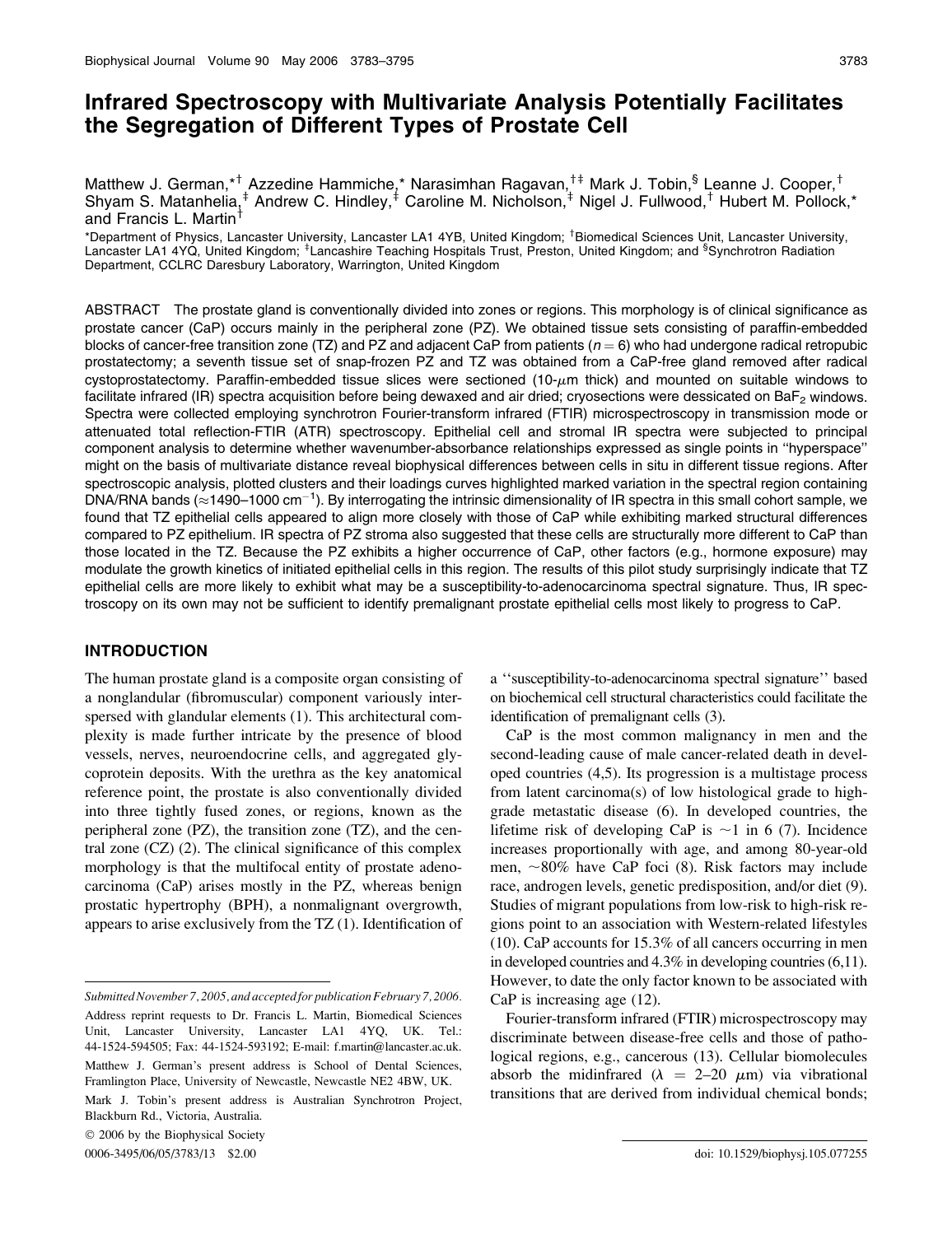this may yield richly structured ''fingerprint'' spectra relating to structure and conformation (14–17). Conventional FTIR spectrometers are equipped with a globar source that is a relatively dim thermal infrared (IR) source compared to a synchrotron IR source (18). In IR microscopy, the beam width must be limited and if an aperture of, say, 5  $\mu$ m  $\times$  $5 \mu m$  is employed, in an attempt to achieve high spatial resolution, the signal/noise (S/N) ratio is seriously degraded. Synchrotron IR sources generate a highly collimated beam of photons that is of higher brilliance and may be delivered through a very small sampling aperture to improve the spatial resolution up to the point at which it becomes diffraction limited. This allows for the acquisition of spectra at a spatial resolution of 5  $\mu$ m and S/N ratio  $\sim$ 1000 times greater than conventional FTIR microspectroscopy (18,19). Attenuated total reflection-FTIR (ATR) spectroscopy is another method that is particularly suited for the IR interrogation of membraneassociated peptides and proteins (16).

Large numbers of variables, as found in some spectroscopic studies, make it difficult to identify the significant underlying variance (14,19). The intrinsic dimensionality of such data may be interrogated using principal component analysis (PCA). In PCA, each spectrum becomes a single point, or score, in *n*-dimensional space and using selected principal components (PCs) as coordinates, the data may be analyzed for clustering when viewed in a particular direction. The PCs are eigenvectors of the correlation coefficient matrix of squared deviations. They comprise a new set of variables, retaining almost all the variation present in all of the original spectral variables, with the first PC presenting the most variance, the second PC (orthogonal to PC1) presenting the maximum amount of the remaining variance, etc. (20).

Once the clusters have been identified, one needs to define those regions of the spectra that exhibit biomolecular and/or conformational changes. Accordingly, PCA also estimates the contribution of each wavenumber (loadings or weight) to each PC. PCA then allows a loadings curve, or pseudospectrum, to be plotted for each PC, in effect giving the variance at each wavenumber in the spectrum. A possible weakness of this approach is that unless one of the PCs happens to pass through the cluster in question, the vital wavenumbers responsible for the observed clustering might be missed. The identification of a given cluster involves more than one PC and we show that a single ''cluster vector'' may be plotted, passing through the median of the cluster of interest. A weighted averaging algorithm then gives a single loadings curve.

In this study, we employed ATR spectroscopy and synchrotron radiation-based FTIR microspectroscopy to examine the CaP-free spectral signature of PZ and TZ glandular epithelial cells in comparison with those in histologically designated CaP regions. The stromal matrices in which such cell types are held were also interrogated. The rationale of this approach was to determine whether spectrally designated structural characteristics could be identified that might point to a region-specific susceptibility to adenocarcinoma within the prostate. If a susceptibility-to-adenocarcinoma spectral signature could be identified using IR spectroscopy, such an approach could facilitate the monitoring and identification of premalignant cells before progression to invasive CaP.

### MATERIALS AND METHODS

### Study participants

Informed consent to obtain prostate tissue sets for research was obtained (LREC no. 2003.6.v; Preston, Chorley, and South Ribble Ethical Committee). Patients ( $n = 6$ ; Table 1) undergoing radical retropubic prostatectomy (RRP) for CaP on the basis of low PSA ( $\leq$ 20  $\mu$ g/l serum) and low-disease volume (less than two core CaP-positive biopsies per eight taken) were selected (3). In addition, after a radical cystoprostatectomy for removal of muscle-invasive bladder carcinoma, a seventh CaP-free tissue set was obtained (Table 1). The donor patient cohort was coded PEC1–PEC7 with PEC1–PEC6 being samples obtained from RRP patients; PEC7 was the seventh tissue. From each donor patient, a tissue set consisting of separate slices of CaP-free PZ, CaP-free TZ, and CaP was obtained.

### Prostate tissue sets

To this end, a CaP-free prostate tissue mass separate to the area of CaP, that would be present in the gland, was isolated postsurgery. Tissue slices representing the PZ or TZ tissue were dissected out from these tissue masses. Independently of this procedure, a slice containing CaP and isolated from a different part of the prostate gland (i.e., separate to the aforementioned tissue mass) was also retrieved. Subsequently, a microtomed  $10$ - $\mu$ m-thick section of each tissue slice was prepared for analysis by IR spectroscopy.

After each individual RRP, a CaP-free prostate tissue mass was selected from the lobe from which preoperative biopsy cores were negative. This prostate tissue mass was sliced from the upper part of the gland just above the area of the verumontanum. To obtain PZ tissue, a slice  $\sim$ 2 cm in length and 0.3 cm in width was isolated from the most peripheral and posterolateral aspect of the gland. A further tissue slice,  $\sim$ 1.5 cm in length and 0.3 cm in width, was then isolated from the area identified immediately lateral to the urethra (periurethral); this was designated TZ. These tissue slices were immediately formalin fixed, after which they were paraffin embedded. Also after RRP, a representative paraffin-embedded slice containing CaP was obtained through the hospital pathology archive in which all such tissues are stored indefinitely. Microtomed sections  $(4-\mu m)$  thick) of all these paraffinembedded tissue slices were stained with hematoxylin and eosin (H&E) to be checked retrospectively by a pathologist to confirm the absence of CaP or

TABLE 1 Details of study participants and tissue samples examined

| Patient<br>no.   | PSA<br>Age<br><b>DRE</b><br>$(\mu$ g/l)<br>(year) |     | Smoking<br>status | Alcohol | Diet | Gleason<br>grade |           |  |
|------------------|---------------------------------------------------|-----|-------------------|---------|------|------------------|-----------|--|
| PEC1             | 62                                                | 9.0 | Benign            | Yes     | Yes  | NV               | $4 + 3$   |  |
| PEC <sub>2</sub> | 59                                                | 4.4 | Benign            | Yes     | Yes  | NV               | $3 + 4$   |  |
| PEC <sub>3</sub> | 60                                                | 5.4 | Benign            | Yes     | Yes  | NV               | $3 + 3$   |  |
| PEC <sub>4</sub> | 68                                                | 4.4 | Benign            | No      | Yes  | <b>NV</b>        | $3 + 4$   |  |
| PEC <sub>5</sub> | 65                                                | 8.0 | $T_2$ right lobe  | Yes     | No   | NV               | $4 + 3$   |  |
| PEC <sub>6</sub> | 58                                                | 4.6 | Benign            | No      | Yes  | NV               | $3 + 3$   |  |
| $PEC7*$          | 68                                                | 0.5 | Benign            | Yes     | No   | NV               | <b>NA</b> |  |

\*Cystoprostatectomy sample.

Patients who donated prostate tissue sets for the purposes of this study were chronologically numbered PEC1–PEC7. Tumors were distinguished histologically according to Gleason grade. Abbreviations used: DRE, digital rectal examination; NV, nonvegetarian; PSA, prostate-specific antigen; NA, not applicable.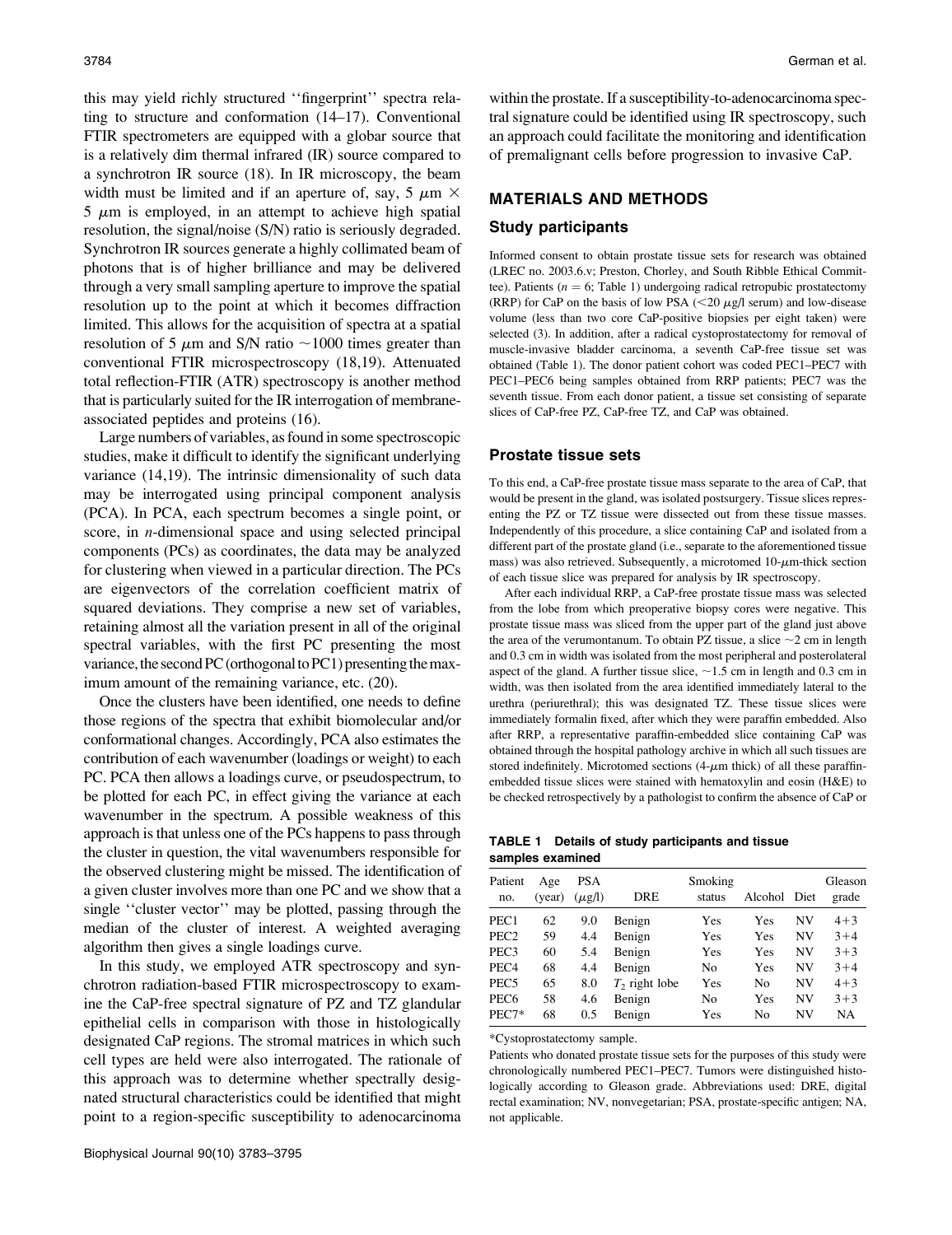to demarcate the diseased tissue area. After radical cystoprostatectomy, small tissue slices of designated PZ or TZ were isolated as before prior to immediate snap freezing in liquid  $N_2$  and storage at  $-85^{\circ}$ C. An adjacent small tissue slice was formalin fixed for subsequent histological examination, i.e., paraffin embedding and subsequent staining with H&E.

### Tissue preparation for spectroscopy

From RRP patients (PEC1–PEC6), tissue sets consisting of paraffinembedded PZ, TZ, and CaP tissue slices were obtained. Cut from these tissue slices, microtomed  $10$ - $\mu$ m-thick sections of tissue were floated onto either 1 cm  $\times$  1 cm Low-E reflective glass microscope slides (for ATR spectroscopy) or 0.5-mm-thick BaF<sub>2</sub> windows (Photox Optical Systems, Sheffield, UK) (for transmission-mode synchrotron FTIR microspectroscopy). Sections themselves embedded in wax would contain no water, but the surface water between the section and the glass slides or  $BaF<sub>2</sub>$  windows was dried off overnight at 37°C. The sections were then dewaxed by immersion in xylene (5 min) and then washed in absolute alcohol (74OP) (5 min, i.e., to remove the xylene). In clearly labeled petri dishes, the sections were then placed under vacuum overnight to facilitate removal of atmospheric water, after which they were stored in a dessicator until analysis. Cryosections (10- $\mu$ m thick) of snap-frozen samples (PEC7) were placed on 0.5-mm-thick BaF2 windows, placed under vacuum overnight, and then in a dessicator until analysis with synchrotron FTIR microspectroscopy.

### ATR spectroscopy

Spectra were acquired using a Bruker Vector 22 FTIR spectrometer with Helios ATR attachment that contained a diamond crystal (Bruker Optics, Billerica, MA). Using a closed circuit television camera attached to the ATR crystal, tissue architecture was examined to identify specific regions for analysis. Data were collected in ATR mode and spectra  $(8 \text{ cm}^{-1} \text{ spectral})$ resolution, coadded for 32 scans) were converted into absorbance using Bruker OPUS software. Spectra were acquired from glandular elements or surrounding stroma. Sodium dodecyl sulfate (Sigma Chemical, Poole, Dorset, UK) was used to clean the ATR crystal after every five spectral acquisitions, before transfer of analysis of glandular elements to stroma or before the first spectral analysis of a particular sample. Each time the crystal was cleaned a new background reading was also taken before recommencing spectral analysis. Spectra were baseline corrected using OPUS software and normalized to the amide II ( $\approx$ 1533 cm<sup>-1</sup>) absorbance band.

#### Synchrotron FTIR microspectroscopy

Spectra were acquired at Daresbury (Warrington, UK) synchrotron source on beamline 11.1 using the Thermo Nicolet continuum microscope and Nexus FTIR spectrometer. Spectral collection was in transmission mode, and spectra were converted to absorbance using Thermo Omnic software (Waltham, MA). A  $32\times$  Reflachromat objective was used, and the aperture area was 10  $\mu$ m × 10  $\mu$ m. Spectra were collected at 4 cm<sup>-1</sup> spectral resolution and coadded for 1024 scans.

In CaP-free tissues (PZ or TZ), five independent spectral measurements were taken on each of three randomly chosen glandular elements and adjacent stroma. In CaP regions, three independent spectral measurements were taken on each of five randomly chosen glandular elements and five spectral measurements were taken of adjacent stroma. During FTIR analyses a new background was taken every 2 h and/or before commencing analysis of another sample. Spectra were baseline corrected using OPUS software and normalized to the amide II ( $\approx$ 1533 cm<sup>-1</sup>) absorbance band.

#### Biochemical spectral derivations

After baseline correction and normalization to amide II, the ratio of nucleic acids (RNA/DNA) was determined as the absorbance ratio of band

intensities at 1121 cm<sup>-1</sup> and 1020 cm<sup>-1</sup> (13). This was derived using OPUS software as was the integrated absorbance of the carbohydrate region  $(900-1185 \text{ cm}^{-1})$  and nucleic acid phosphates  $(1185-1300 \text{ cm}^{-1})$   $(13)$ .

#### Statistical analysis

All spectra were processed as first derivative (15 points) after baseline correction and normalization, employing PCA conducted using the Pirouette software package (Infometrix, Woodinville, WA) (14). As mentioned above, to derive an accurate loadings curve (pseudospectrum) to define those regions of the spectra that exhibit biomolecular and/or conformational changes, we developed a semigraphical method that constructs a ''cluster vector'', passing through the median of the cluster (see Supplementary Material). A cluster vector does not represent a real PC as it is not orthogonal to the real PCs. However, its loadings curve may be calculated simply by taking a weighted average of the components of the loadings of three real PCs that were used to identify the cluster. This weighted averaging is done on the basis of simple vector algebra (see Supplementary Material): using the Pirouette loadings spreadsheet for each PC in turn, its eigenvalue is multiplied by the cosine of the angle through which it has been projected onto the plane of view in hyperspace in which the cluster vector is located. It is further multiplied by the cosine of the angle that it makes with the cluster vector. The weighting factor thus derived is then used to multiply this PC's loadings for all wavenumbers. The same is done for the remaining two PCs. Then for each wavenumber, these weighted loadings are added and the resultant data give a single loadings curve for the cluster in question.

### Electron microscopy

After dissection, prostate tissue fragments ( $\sim$  50 mg; PZ PEC4) were placed in glutaraldehyde (4% in 0.1 M sodium cacodylate buffer). After fixation, tissues were washed in sodium cacodylate buffer, postfixed in osmium tetroxide, dehydrated in an alcohol series, and embedded in araldite resin. Ultrathin sections (70 nm) were cut on a Reichert Ultracut E ultramicrotome (Reichert-Jung, Wien, Austria) and stained with 2% uranyl acetate and lead citrate before being examined on a JEOL JEM-1010 transmission electron microscope (JEOL, Tokyo, Japan) (3).

### RESULTS

### Prostate tissue architecture

Electron microscopy showed secretory columnar cells sitting on flattened basal cells attached to a basement membrane in CaP-free prostate glands (Fig. 1 A). With increasing Gleason grade, increasing dedifferentiation compared to CaP-free tissue occurs (21). Only patients preoperatively diagnosed with low-grade carcinoma were recruited into this study. This approach allowed us the possibility to interrogate using IR spectroscopy, relatively normal tissue independently of and in comparison to CaP. Ultrastructural analysis of epithelial cells lining CaP glands (Fig. 1 B) clearly showed the presence of an increased number of vesicles (i.e., white circular entities in the cytoplasm of these cells). This could be associated with an elevated secretion of extracellular material. The double-cell epithelial architecture (i.e., secretory columnar cells sitting on flattened basal cells) characteristic of CaP-free prostate glands was also apparent after H&E staining (Fig. 1 C). PZ tissue architecture was characterized by the presence of many glandular elements with relatively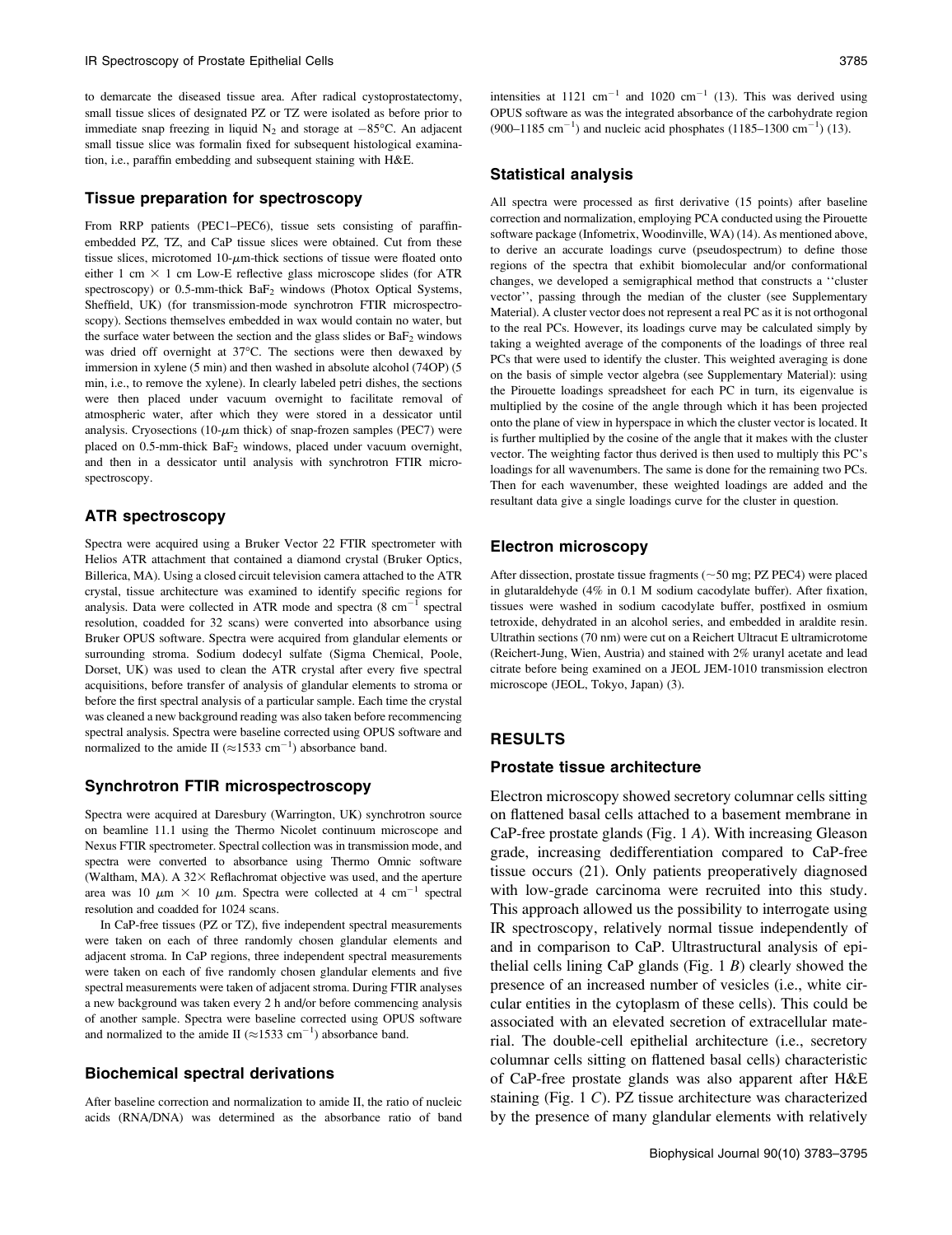

FIGURE 1 Synchrotron FTIR microspectroscopy to interrogate prostate cells (epithelial versus stromal) in situ. Employing electron microscopy and light microscopy, prostatic glandular architecture was noted. Exploiting the phase contrast facility of the Thermo Nicolet continuum microscope, the location of the 10  $\mu$ m  $\times$  10  $\mu$ m aperture was tracked. Photomicrographs are of (A) electron microscopy of PZ glandular epithelial in cancer-free tissue (PEC4; scale bar = 5  $\mu$ m); (*B*) electron microscopy of glandular epithelial cells in cancerous tissue (PEC4; scale bar = 10  $\mu$ m); (C) H&E of glandular epithelial cells (PZ) derived from cancer-free tissue (PEC4); (D) H&E of glandular elements suspended in stroma (PZ) and derived from cancer-free tissue (PEC4); (E) H&E of a TZ glandular element derived from cancer-free tissue (PEC4); (F) phase contrast image of a glandular element (TZ) derived from cancer-free tissue (PEC4); (G) phase contrast image of glandular elements (TZ) derived from cancerous tissue (PEC4); and (H) phase contrast image of stroma (TZ) located in cancer-free tissue (PEC4). Images were obtained by employing conventional methods.

little stromal material (Fig.  $1 D$ ). Although the TZ often contains markedly fewer glandular elements and large amounts of stromal material, the glandular architecture in this tissue region was similar to that observed in the PZ (Fig.  $1 E$ ). Exploiting the phase-contrast facility of the Thermo Nicolet Continuum microscope, the 10  $\mu$ m  $\times$  10  $\mu$ m aperture was focused along the edge of epithelial cells lining the lumen; in CaP-free glands, spectra were acquired in five separate locations (Fig. 1  $F$ ). A feature of CaP regions was the presence of small, circular glands; primarily to minimize the possibility of taking more than one spectral reading from the same area, only three separate spectra were acquired from CaP glands (Fig. 1 G). Spectral readings ( $n = 5$ ) were also acquired from surrounding stromal material (Fig. 1 H).

### Epithelial cell spectra

Fig. 2 shows that spectral variation obtained using the  $\approx$  250  $\mu$ m  $\times$  250  $\mu$ m octagon-shaped sampling area of ATR spectroscopy (Fig. 2, A, C, E, G, I, and K) was markedly less than that observed after analysis with the 10  $\mu$ m  $\times$  10  $\mu$ m synchrotron IR beam (Fig. 2,  $B, D, F, H, J$ , and L). A vibrational spectrum of tissue biochemistry was obtainable from dewaxed sections microtomed from paraffin-embedded blocks although a paraffin band at  $\approx$  1462 cm<sup>-1</sup> (in the form of two sharp peaks) remained discernible in some spectra (22). Spectra were normalized to the amide II peak; normalization to the higher-intensity amide I peak tended to exaggeratedly narrow the variability in the spectral region  $(\approx 1490-1000 \text{ cm}^{-1})$ containing DNA/RNA. Surprisingly, IR spectra acquired from CaP areas often exhibited less heterogeneity compared to those derived from CaP-free tissue regions (e.g., Fig. 2 L). However, upon graphical examination of all the IR spectral data derived from this relatively small cohort number, no discernible tissue region-specific characteristics were readily observable (Fig. 2, A–L). Indicating a protein-conformation alteration, a marked shift ( $\approx$ 5 cm<sup>-1</sup>) in the centroid of the amide I peak of CaP areas ( $\approx 1645$  cm<sup>-1</sup>) compared to PZ or TZ regions ( $\approx$ 1640 cm<sup>-1</sup>) was noted (see Supplementary Material), especially for tissues PEC1, PEC2, PEC3, and PEC4. Previous studies have pointed to marked differences in IR absorbance patterns between  $\approx$  1000–1200 cm<sup>-1</sup> (23); this is not readily apparent in our data (Fig. 2, A–L).

### Stromal spectra

Stroma that surround the glandular elements of a tissue are believed to provide important growth/signaling factors to adjacent epithelial cell populations and are believed to modulate the appropriate functioning of normal cells; likewise, stromal mediators may influence progression and survival of malignant cells (24). Altered function might result in alterations in the spectral signature of CaP stroma compared to cancer free. Individual spectra of prostate CaP stroma after ATR spectroscopy appeared to exhibit markedly less variation compared to those acquired using synchrotron FTIR microspectroscopy (Fig. 3). As observed in the distribution of IR spectra derived from epithelial cells, there was no consistent tissue region-specific trend in this relatively small cohort, i.e., the wavenumber intensities of IR spectra derived from one tissue region were not consistently higher or lower compared to another. Normalization of spectra to the amide II peak highlighted marked intertissue (e.g., Fig.  $3 J$ ) and intratissue (e.g., Fig. 3 B) spectral variation in the DNA/RNA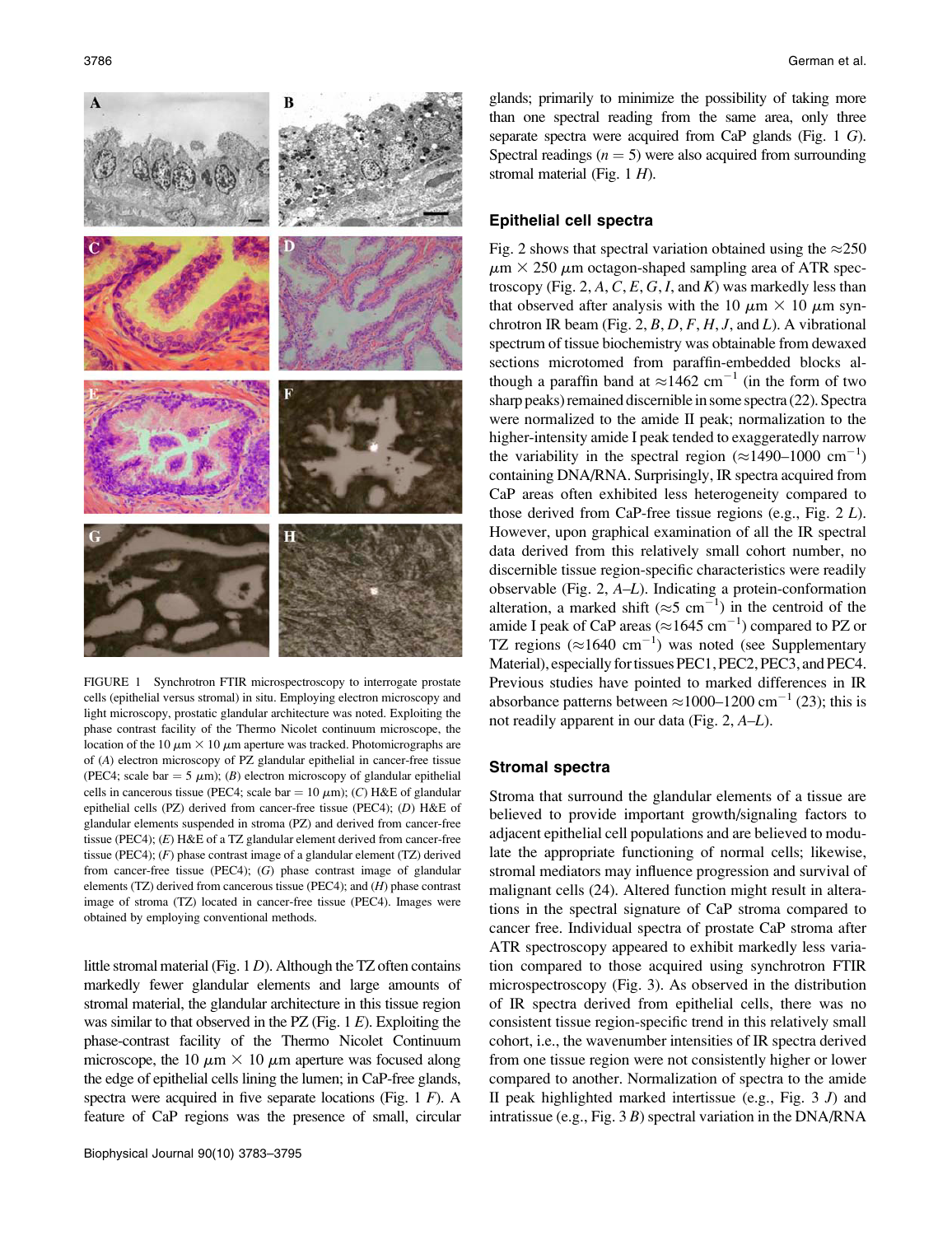

FIGURE 2 Epithelial cell spectra derived from different tissue regions employing either ATR spectroscopy (A, C,  $E, G, I$ , and  $K$ ) or synchrotron FTIR microspectroscopy  $(B, D, F, H, J, and L)$ . From paraffin-embedded blocks,  $10$ - $\mu$ m-thick sections were mounted on suitable windows to facilitate IR spectra acquisition before being dewaxed and air dried. Multiple spectra (each from a different location) were acquired from PZ (in black), TZ (in blue), or CaP (in red) regions of prostate tissue sets from six individuals (PEC1–PEC6, as detailed in each panel). Individual spectra were normalized to amide II ( $\approx$ 1533 cm<sup>-1</sup>).

region of the spectrum. No shift of the centroid of the amide I peak of stroma was observed in any of the tissue sets examined (data not shown).

### Spectral differences between tissue regions

After baseline correction and normalization, the spectra were processed as first-derivative (15 points) spectra using Pirouette. First-derivative processing was employed to counter the influence of low frequency effects or dispersion artifacts such as Mie scattering (25). Because 90% of variance was initially associated with minor shifts in amide I (i.e., the most intense peak) and/or amide II, we looked for spectral variation in the region containing DNA/RNA bands ( $\approx$ 1490–  $1000 \text{ cm}^{-1}$ ); PCA was conducted on this latter spectral

region. Six PCs (in total  $>90\%$  spectral variation) were selected for analysis (see Supplementary Material), and loadings curves for each PC were plotted for each tissue set (data not shown). These loadings curves allowed the influence of specific spectral features on each PC to be identified; e.g., for four tissue sets, PC1 describes variability in peaks below 1140  $\text{cm}^{-1}$ . Scores plots (two-dimensional (2-D)) of each PC pair were then plotted for each tissue set and by combining the clustering evident in these figures (see Supplementary Material) with the analysis of the loadings curves, PCs 1, 2, and 4 were selected as the most appropriate for subsequent three-dimensional (3-D) PCA. Fig. 4, A and C, shows the median epithelial- and stromal-derived spectra for PZ, TZ, or CaP (PEC1–PEC6) obtained after ATR spectroscopy or synchrotron FTIR microspectroscopy, and Fig.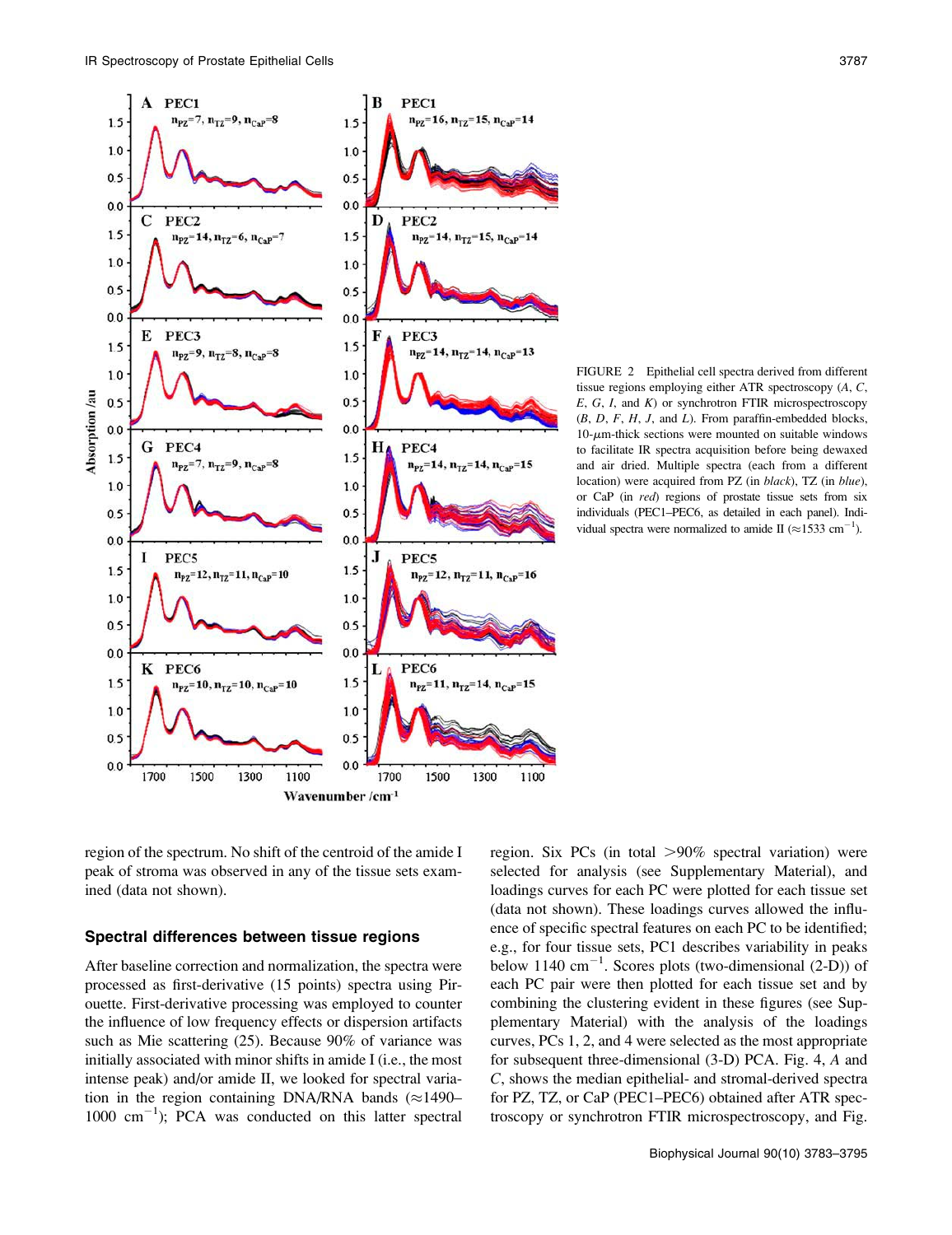



4, B and D, shows the corresponding cluster vectors plotted to highlight spectral variation in the DNA/RNA region. Comparing the median spectra, subtle differences between all three tissue regions (PZ, TZ, or CaP) were observed throughout the spectral region  $(950-1750 \text{ cm}^{-1})$  (Fig. 4, A and C). Interestingly, the most marked spectral differences between the different tissue regions were observed in the  $\approx$ 1000 cm<sup>-1</sup> to  $\approx$ 1200 cm<sup>-1</sup> region after synchrotron FTIR microspectroscopic analysis of CaP stroma compared to

PZ or TZ stroma (23). Although the use of first-derivative processing would be expected to remove low amplitude baseline variations due to dispersion artifacts, as a consequence of the size of the cells ( $\approx$ 20  $\mu$ m  $\times$  20  $\mu$ m) with respect to the aperture a number of the spectra may have respect to the aperture, a number of the spectra may have been taken from areas that contained cellular edges; this could still give rise to dispersion artifacts in the acquired spectra. An analysis of positive and negative loadings (the intensity of each equally important) using cluster vectors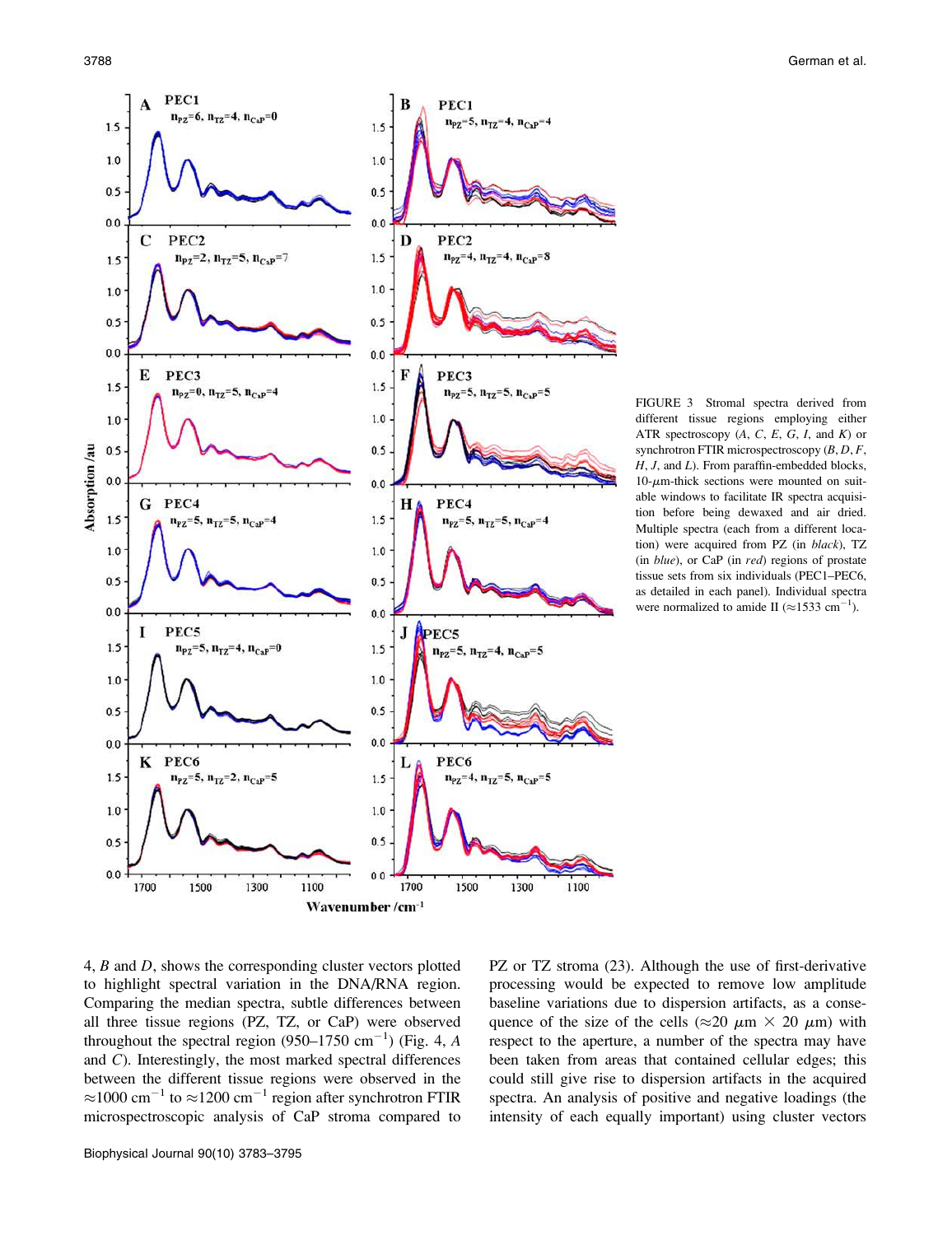

FIGURE 4 Median spectra  $(A \text{ and } C)$ and cluster vectors  $(B \text{ and } D)$  for all spectra acquired either from epithelial cells lining glandular elements or stroma after ATR spectroscopy or synchrotron FTIR microspectroscopy. Spectra were collected and medians were derived from all the spectra acquired for a particular tissue region (PZ, black line; TZ, blue line; and CaP, red line). Cluster vectors examining loadings as a function of wavenumber were plotted as described

(Fig. 4,  $B$  and  $D$ ) suggested that after ATR spectroscopy, variance was detectable when comparing either epithelial- or stromal-derived spectra of different tissue regions (PZ versus TZ, PZ versus CaP, or TZ versus CaP) throughout the  $\approx$ 1490–1000 cm<sup>-1</sup> spectral region examined, whereas synchrotron FTIR microspectroscopic variance appeared to be mostly confined to the  $\approx$ 1000–1200 cm<sup>-1</sup> region (Table

2). With ATR spectroscopy, the majority of variability occurred at the wavenumbers  $\approx 1430 \text{ cm}^{-1}$ ,  $\approx 1400 \text{ cm}^{-1}$ ,  $\approx$ 1360–1280 cm<sup>-1</sup>,  $\approx$ 1225 cm<sup>-1</sup>, and  $\approx$ 1185–1120 cm<sup>-1</sup>, along with others  $\leq \approx 1100 \text{ cm}^{-1}$ . Except for  $\approx 1430 \text{ cm}^{-1}$ , the majority of the variability detected using synchrotron FTIR microspectroscopy was  $\leq \approx 1200$  cm<sup>-1</sup> (Table 2). The tissues that appeared most dissimilar when analyzed by this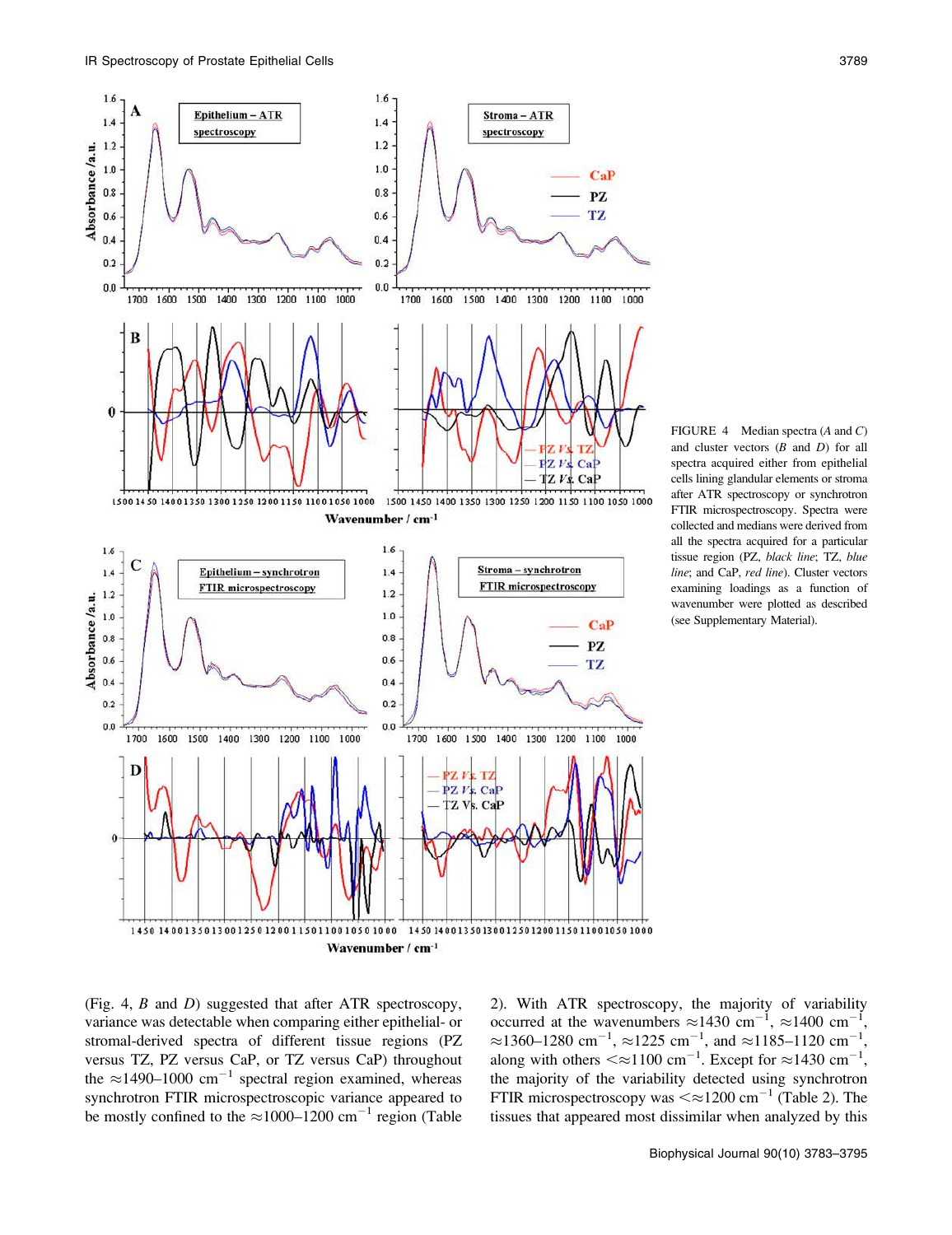### TABLE 2 Loadings (or variance) as a function of wavenumber derived from cluster vectors

|                                                                                                                                                                             | ATR spectroscopy |   |               |           |               | Synchrotron FTIR microspectroscopy |              |           |               |   |               |   |
|-----------------------------------------------------------------------------------------------------------------------------------------------------------------------------|------------------|---|---------------|-----------|---------------|------------------------------------|--------------|-----------|---------------|---|---------------|---|
|                                                                                                                                                                             | PZ versus TZ     |   | PZ versus CaP |           | TZ versus CaP |                                    | PZ versus TZ |           | PZ versus CaP |   | TZ versus CaP |   |
| Wavenumber $(cm^{-1})$ , assignation                                                                                                                                        |                  | S | $\mathbf E$   | S         | $\mathbf E$   | S                                  | E            | S         | E             | S | $\mathbf E$   | S |
| $\approx$ 1430, the conformationally sensitive<br>$\alpha$ Methylene $\gamma$ CH <sub>2</sub>                                                                               |                  |   |               | $\sqrt{}$ |               |                                    |              | $\sqrt{}$ |               |   | $\sqrt{}$     |   |
| $\approx$ 1400, COO <sup>-</sup> symmetric stretching vibrations<br>of fatty acids and amino acids                                                                          |                  |   |               |           |               |                                    |              |           |               |   |               |   |
| $\approx$ 1370, methyl symmetric bends ( $\gamma$ CH <sub>3</sub> )                                                                                                         |                  |   |               |           |               |                                    |              |           |               |   |               |   |
| $\approx$ 1360–1280, amide III absorptions<br>(predominantly C-N stretching) with<br>significant contributions from $CH2$<br>stretching vibrations of carbohydrate residues |                  |   |               |           |               |                                    |              |           |               |   |               |   |
| $\approx$ 1350–1260, PO <sub>2</sub> antisymmetric stretch<br>$\left({}_{as}\nu\rm{PO}^{-}_{2}\right)$                                                                      |                  |   |               |           |               |                                    |              |           |               |   |               |   |
| $\approx$ 1240                                                                                                                                                              |                  |   |               |           |               |                                    |              |           |               |   |               |   |
| $\approx$ 1225, PO <sub>2</sub> asymmetric stretching vibrations of<br>nucleic acids and phospholipids                                                                      |                  |   |               |           |               |                                    |              |           |               |   |               |   |
| $\approx$ 1215                                                                                                                                                              |                  |   |               |           |               |                                    |              |           |               |   |               |   |
| $\approx$ 1185–1120, C-O ring vibrations of nucleic<br>acid "sugars"                                                                                                        |                  |   |               |           |               |                                    |              |           |               |   |               |   |
| $\approx$ 1160                                                                                                                                                              |                  |   |               |           |               |                                    |              |           |               |   |               |   |
| $\approx$ 1140, C-O stretch ( $\nu_{\rm CO}$ )                                                                                                                              |                  |   |               |           |               |                                    |              |           |               |   |               |   |
| $\approx$ 1100, C-O stretch ( $v_{\text{CO}}$ )                                                                                                                             |                  |   |               |           |               |                                    |              |           |               |   |               |   |
| $\approx$ 1090-1060                                                                                                                                                         |                  |   |               |           |               |                                    |              |           |               |   |               |   |
| $\approx$ 1084, PO <sub>2</sub> symmetric stretching vibrations of<br>nucleic acids and phospholipids                                                                       |                  |   |               |           |               |                                    |              |           |               |   |               |   |
| $\approx$ 1070                                                                                                                                                              |                  |   |               |           |               |                                    |              |           |               |   |               |   |
| $\approx$ 1050                                                                                                                                                              |                  |   |               |           |               |                                    |              |           |               |   |               |   |
| $\approx$ 1040, C-O stretch ( $v_{\rm CO}$ )                                                                                                                                |                  |   |               |           |               |                                    |              |           |               |   |               |   |
| $\approx$ 1030-1020                                                                                                                                                         |                  |   |               |           |               |                                    |              |           |               |   |               |   |

 $\sqrt{ }$ , variance observed in this tissue comparison; E, epithelial; S, stromal.

method were epithelial cells of the PZ compared to those located in the TZ. Conversely, the most similar cell types appeared to be epithelial cells located in the TZ compared to those in CaP regions (Table 2).

# Identification of clusters using principal component analysis

PCA (3-D) of epithelial cell spectra was performed to determine if segregation of different tissue regions might be achieved along chosen PCs (1, 2, and 4) and whether rotated data might point to similarities or differences. Using these three PCs it proved possible to obtain segregated clustering for cancer-free and CaP regions with all tissue sets except PEC4 (Fig. 5). Spectra derived from this tissue set did not exhibit any significant clustering; the example shown in Fig. 5 D uses PCs 3, 4, and 6. Fig. 5, A–F, shows 3-D scores plots for PEC1–PEC6, respectively, after analyses using synchrotron FTIR microspectroscopy (for scores plots acquired using ATR spectroscopy, see Supplementary Material). In the main, cell spectra from the different tissue regions (PZ, TZ, or CaP) formed clusters. Nearness in multivariate distance implies spectral similarity, and separation in the 3-D plots signifies spectral differences. In general, there was good separation between CaP-free tissues (PZ or TZ) and CaP pointing to the potential of multivariate analysis of IR spectra to segregate different cell types of the prostate. Somewhat surprisingly, in two cases (PEC3 (Fig. 5 C) and PEC6 (Fig.  $5 F$ ) TZ-derived spectral scores seem to be more closely aligned to CaP spectra. However, in this relatively small patient cohort ( $n = 6$ ) such observations may not be indicative of a general occurrence; this would need to be tested in a population-based study.

# Carbohydrate/phosphate ratio versus RNA/DNA ratio

A number of measures of cellular metabolic status were obtainable even after paraffin-embedding and dewaxing; these may be potential diagnostic indicators (13,26,27). An examination of such spectrally derived biomarkers for epithelial cells revealed marked intra- and inter-individual differences when carbohydrate/phosphate ratio was plotted against RNA/DNA ratio (Fig. 6). Higher RNA/DNA ratio is associated with increasing malignancy (26) as are lower carbohydrate and phosphate levels (28). Spectra derived after synchrotron FTIR microspectroscopy pointed to PZ epithelial cells having higher carbohydrate/phosphate ratios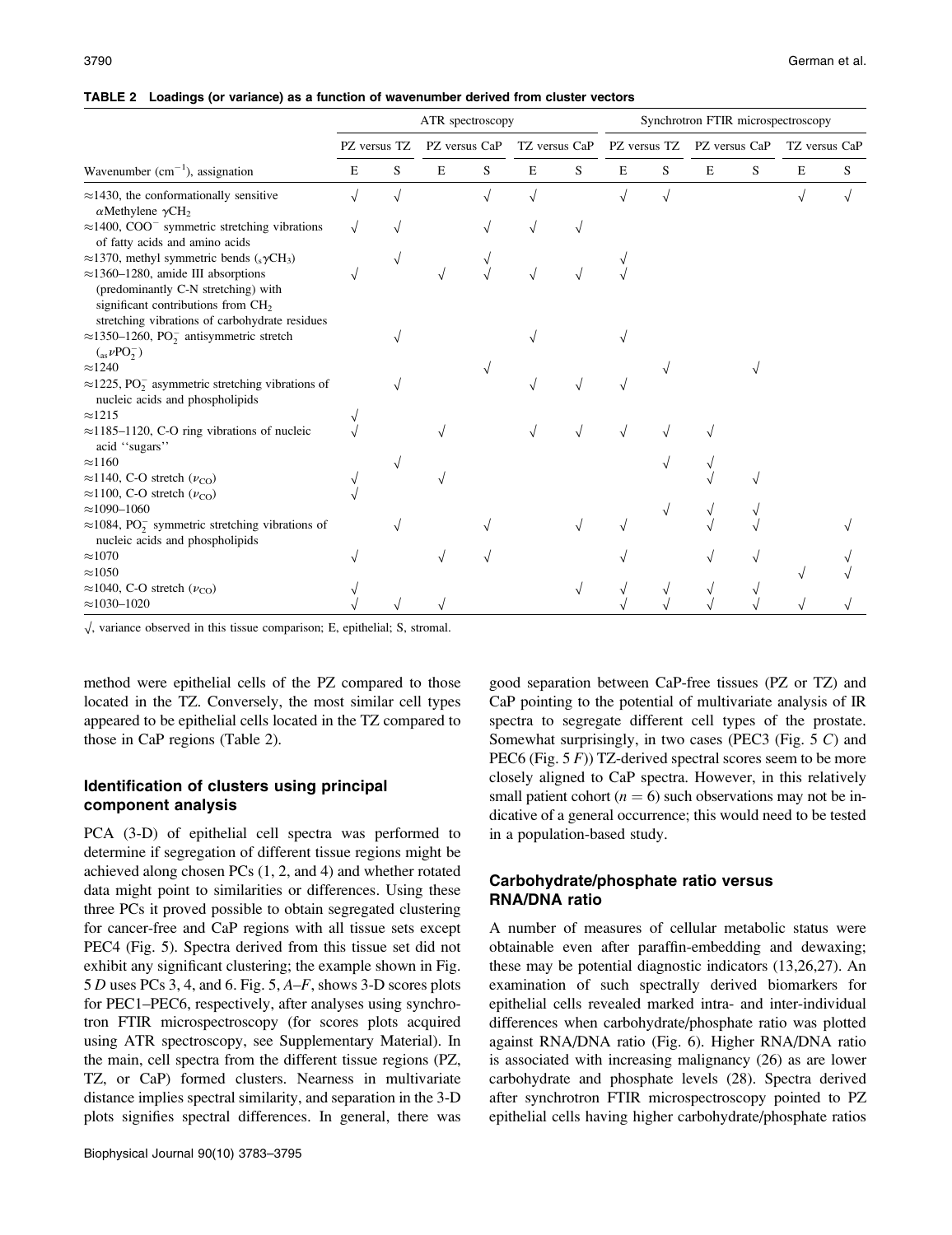

FIGURE 5 3-D scores plots on PCs selected to demonstrate best segregation of epithelial cell spectra derived from the different tissue regions. Spectra were collected using synchrotron FTIR microspectroscopy. Each spectrum for each tissue region (PZ, black circles; TZ, blue squares; CaP, red triangles) was expressed in terms of chosen PCs using Pirouette software and rotated to identify segregation of different clusters. Each symbol represents a single spectrum as a single point in ''hyperspace''. The 3-D scores plots represent the following: (A) PEC1 on PC1, PC2, and PC4;  $(B)$  PEC2 on PC1, PC4, and PC5;  $(C)$  PEC3 on PC1, PC2, and PC6;  $(D)$ PEC4 on PC2, PC3, and PC4; (E) PEC5 on PC2, PC3, and PC5; and (F) PEC6 on PC1, PC4, and PC5.

and lower RNA/DNA ratios (Fig. 6 A) with CaP cells having the opposite, lower carbohydrate/phosphate ratios and higher RNA/DNA ratios (Fig. 6 C). TZ epithelial cells appeared to exhibit intermediate levels of these biomarkers (Fig. 6 B).

### PZ versus TZ cryosections of unfixed tissue

From a CaP-free prostate obtained after cystoprostatectomy, isolated PZ and TZ tissue slices were snap frozen within 10 min of surgical resection. The value of this tissue was that it allowed an IR interrogation of different tissue regions within a CaP-free organ; cryosections from snap-frozen tissues were analyzed to allow for spectral comparisons with dewaxed paraffin-embedded sections previously used. PZ and TZ epithelial cell spectra were obtained using synchrotron FTIR microspectroscopic analysis of  $10$ - $\mu$ m-thick cryosections on  $BaF<sub>2</sub>$  windows. PZ epithelial cell spectra appeared to be tightly grouped, whereas those of the TZ exhibited marked variations in wavenumber intensities (see Supplementary Material). This gave rise to very apparent differences in median spectra acquired from the two tissue regions (Fig. 7 A). A peak in wavenumber intensity was observable in both

tissue-specific spectra between the  $\approx$ 1700–1750 cm<sup>-1</sup> region and this may be associated with  $C=O$  stretching vibrations of lipids  $(1740 \text{ cm}^{-1})$ . It appeared to be more pronounced in PZ compared to TZ and these wavenumber intensities were not observed in the dewaxed tissue sections (PEC1–PEC6). There were also marked differences in the spectral region ( $\approx$ 1490–1000 cm<sup>-1</sup>) containing DNA/RNA with median intensity elevations in glycoproteins  $(\approx 1380)$ cm<sup>-1</sup>), amide III ( $\approx$ 1260 cm<sup>-1</sup>), and carbohydrates ( $\approx$ 1155  $\text{cm}^{-1}$ ) being associated with PZ epithelial cell spectra compared to TZ (Fig. 7 A). However, the most marked changes in the pattern of IR absorbance occurred between  $\approx$ 1000–1200 cm<sup>-1</sup>. Based on the aforementioned spectral attributions, these spectral differences (many associated with structural alterations in nucleic acids) translated into strong cluster separation between PZ and TZ scores in 3-D plots along PCs 1, 2, and 3 (Fig.  $7 B$ ). It is interesting to note that no overlap in epithelial cell clusters derived from either of the two tissue regions was observed. This points to marked biomolecular and/or conformational differences between epithelial cells located in these two tissue regions of the human prostate (Fig.  $7 B$ ).

### **DISCUSSION**

Prostate tissue consists of branched tubuloacinar glands embedded in a fibromuscular stroma. It is a hormone-responsive organ divided into the TZ (surrounds the urethra,  $\approx$ 5% of normal organ volume), the CZ (surrounds the ejaculatory ducts,  $\approx$ 20% of normal organ volume), and the PZ (contains the bulk of glandular tissue,  $\approx 75\%$  of normal organ volume) (1,2). Androgens are believed to stimulate prostatic growth and secretory functions, whereas estrogens are believed to act as growth inhibitors (29). Within the gland there appears to be a zone-specific susceptibility to malignancy, in that CaP rarely originates in the CZ but occurs mostly in the PZ and to a lesser degree in the TZ (3). This apparent tissue-specific resistance to the progression of invasive carcinoma is shared by adjacent reproductive organs such as the vas deferens, epididymis, and seminal vesicles (30). BPH, a nonmalignant overgrowth of the epithelial and fibromuscular tissues, is mainly confined to the TZ (3,31). Given the high incidence of CaP, especially in an ageing population, there is an urgent need to develop a biomarker approach to monitor and identify individuals at risk of progression to invasive disease. By comparing IR spectra derived from  $10$ - $\mu$ m-thick sections of PZ, TZ, or CaP, we set out to determine whether it was possible to identify potential biomarkers of susceptibility in the CaP-susceptible region.

CaP incidence is increasing steadily in most countries worldwide (6), yet its etiology remains obscure (10). Environmental agents that might induce genomic damage (32) or proliferative stimuli (33) might play a key role in initiation and/or promotion of this disease. Age-related structural changes (e.g., 8-hydroxypurine lesions) give rise to a DNA phenotype in nonmalignant prostate tissues of older men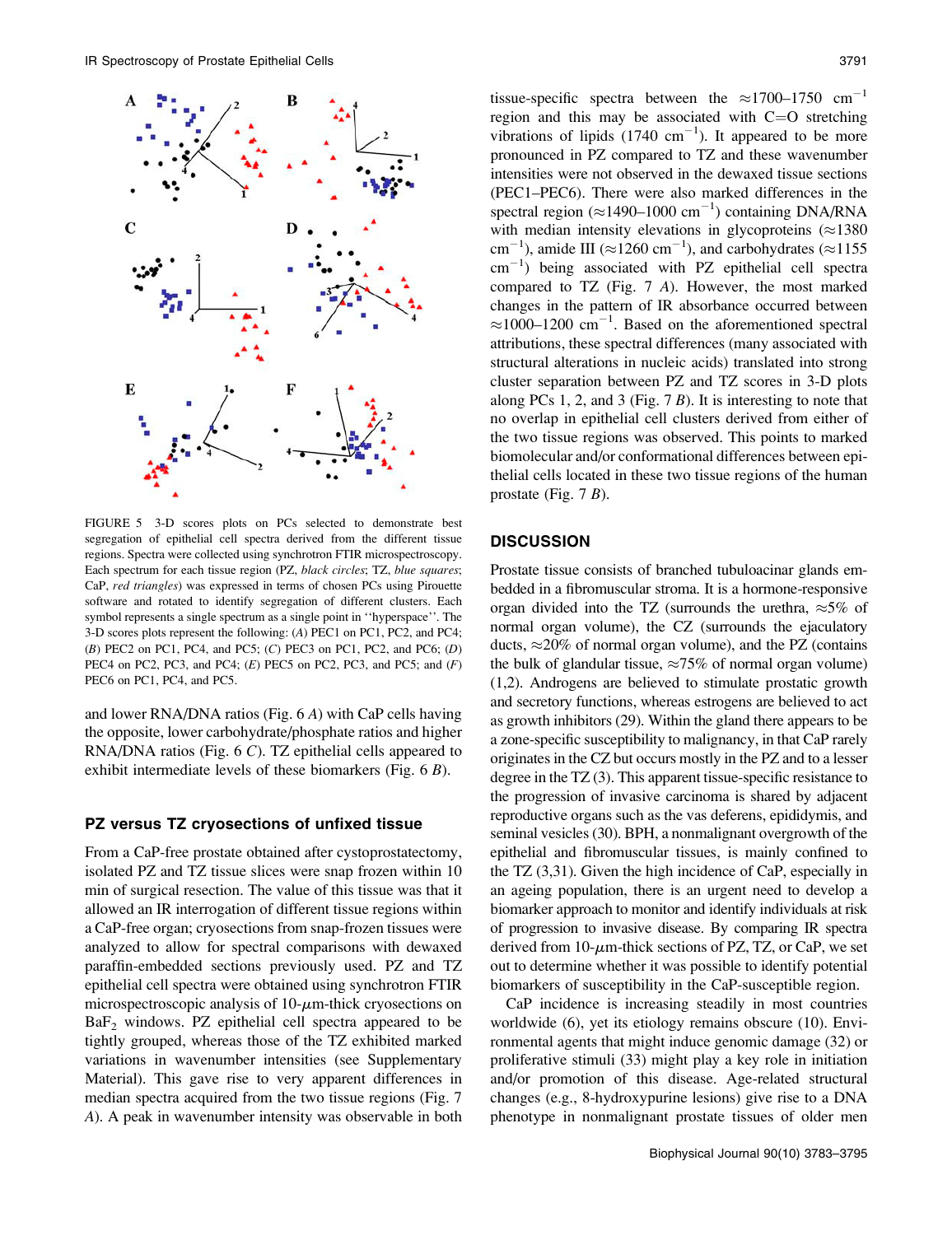

FIGURE 6 2-D plots of the ratios for carbohydrate (quantified by the integrated absorbance in the 900–1185  $cm^{-1}$  region) to phosphates of nucleic acids (quantified by the integrated absorbance in the  $1185-1300$  cm<sup>-1</sup> region) versus RNA/DNA (based on the intensity at wavenumber 1121 cm<sup>-1</sup>/intensity at 1020 cm<sup>-1</sup>). Each symbol represents the mean  $\pm$  SD of all the spectrally derived estimations for one tissue region (PZ, TZ, or CaP). The 2-D plots represent the following: (A) spectrally derived estimations for PZ; (B) spectrally derived estimations for TZ; and (C) spectrally derived estimations for CaP. These estimations were derived using OPUS software.

(aged 55–80 y) with features similar to primary CaP (34). In normal prostate, a metastatic CaP DNA phenotype also occurs that shares structural similarities to DNA isolated from metastasizing tumors; this exhibits a distinctly different conformation compared to the primary CaP phenotype (35). Structural modifications of phosphodiester-deoxyribose that accompany mutagenic base changes may be a result of environmental exposure to chemicals (36) but are more likely to be the result of subsequent events (e.g., oxidative damage) that accelerate genomic instability and consequently result in additional mutagenic damage (37). This is powerful evidence supporting the use of IR spectroscopy to identify biomarkers of CaP progression.

We employed two spectroscopic methods (ATR spectroscopy and synchrotron FTIR microspectroscopy) to rigorously interrogate prostate tissue sets consisting of CaP-free PZ, CaP-free TZ, and CaP isolated from a cohort of men  $(n = 7)$  aged 58–68 y (Table 1). ATR spectroscopy acquired spectra within a  $\approx$  250  $\mu$ m  $\times$  250  $\mu$ m octagon-shaped sam-<br>pling area, whereas a 10  $\mu$ m  $\times$  10  $\mu$ m aperture was used for pling area, whereas a 10  $\mu$ m  $\times$  10  $\mu$ m aperture was used for synchrotron FTIR microspectroscopic analyses. Although the effective depth of the evanescent wave in ATR spectroscopy may vary with wavenumber, this technique is very comparable to a transmission measurement and, given that tissue sections analyzed in this study were at most  $10$ - $\mu$ m thick, we would expect that representative spectra were obtained from our samples. Nevertheless, both techniques highlighted similar spectral characteristics, despite the fact that spectra obtained after ATR spectroscopy exhibited markedly less variability compared to the high degree of intratissue variability often observed after synchrotron FTIR microspectroscopy (Figs. 1 and 2, see Supplementary Material). The reason may be that with ATR spectroscopy, the bigger sampling area results in an averaging of spectral signatures of tens of cells, depending on the positioning of the crystal. In contrast, a method such as synchrotron FTIR microspectroscopy may interrogate an individual  $\approx 10 \mu m \times 10 \mu m$  epithelial or stromal cell. This averaging effect with 10  $\mu$ m epithelial or stromal cell. This averaging effect with ATR spectroscopy would have the advantage of delivering a biochemical cell signature over a wider surface area. A disadvantage would be that a signature unique to a particular cell type might be lost in such an averaged spectrum and for this purpose, synchrotron FTIR microspectroscopy might be employed to facilitate single-cell interrogation. However, it is of note that 3-D scores plots examining the clustering of individual tissue-derived spectra do point to comparable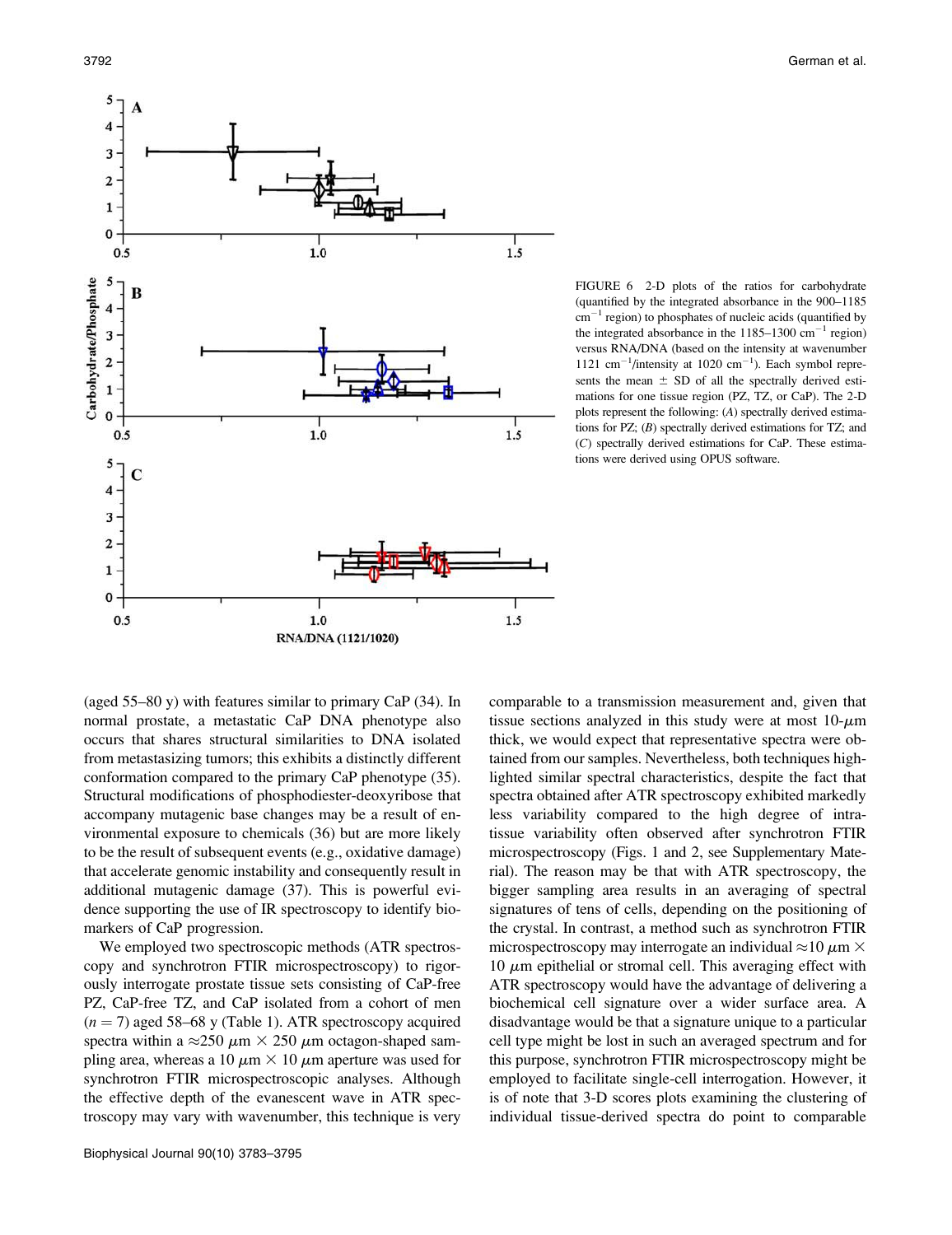

FIGURE 7 Median spectra and 3-D scores plots on PCs selected to demonstrate segregation of spectra derived from epithelial cells of PZ versus TZ isolated from a cystoprostatectomy specimen (PEC7). Spectra were collected using synchrotron FTIR microspectroscopy, and medians were derived from all the spectra acquired for a particular tissue region (PZ, black line; TZ, blue line). Each spectrum for each tissue region (PZ, black circles TZ, blue squares) were expressed in terms of chosen PCs using the Pirouette software and rotated to identify segregation of different clusters.

findings from both methods (Fig. 5, see Supplementary Material). For instance, using both techniques, spectra from all three tissue regions (PZ, TZ, or CaP) of PEC1 show good clustering compared to those of PEC3 that suggest a closer alignment of TZ-derived spectra to CaP, whereas those of PEC6 point to a strong similarity between PZ and TZ but a segregation of both from CaP. In this relatively small patient cohort, no consistent clustering effects were observed, suggesting that inter-individual variation in biochemistry may outweigh the potential to identify specific biomarkers within this pilot study.

A molecular mechanism for region-specific susceptibility to different pathologies in the prostate remains obscure. One possible explanation may be that the urogenital sinus is the tissue of origin for most of the prostate gland including the PZ and TZ, whereas regions that remain relatively free of disease arise from the mesonepheric duct, e.g., the CZ (1). This would suggest that epithelial cells of different regions

that differ in their embryonic origin also differ in their susceptibility to pathological stimuli. Another explanation might be the presence of region-specific hormonal and growth factor influences that might serve to modulate disease progression. Higher levels of epidermal growth factor, testosterone, and dihydrotestosterone in the periurethral (TZ) region compared to the subcapsular (PZ) region of the prostate might explain region-specific BPH development (38). Immunohistochemical (IHC) analysis for  $\pi$ -class glutathione-S-transferase (GST), an important detoxification enzyme, in TZ and PZ high-grade prostatic intraepithelial neoplasia (PIN) showed that GST  $\pi$  was present in TZ PIN but was absent in PZ PIN (39). Further IHC analysis for estrogen receptors showed that atrophic changes of PZ were more immunoreactive than hyperplastic lesions of TZ (40). Tissue regional differences in stromal components may also occur. A decrease in smooth muscle cells and an increase in collagen fibers may occur in the PZ compared to TZ (41). Finally, the hormone- and/or carcinogen-metabolizing capacity of epithelial cells residing in different zones might differ (3). This may further influence their viability, especially in response to sex steroid addition, e.g., PZ epithelial cells more viable compared to TZ (42).

The cluster vectors are from the 0,0 of 3-D hyperspace and so may not give a direct comparison of the variance between the median spectra of one cluster and another but our novel approach, as opposed to examining the loadings curves of each PC in turn, does give a better idea of where the variance lies. An examination of the spectral variance between PZ, TZ, or CaP regions suggests that PZ versus TZ epithelial cell spectra exhibit differences throughout the  $\approx$ 1490–1000  $cm^{-1}$  region after interrogation with either IR spectroscopy technique (Fig. 4,  $B$  and  $D$ , Table 2). This suggests that significant differences do exist in the biochemistry of prostate epithelial cells depending on whether they reside in the TZ or PZ and is of great importance for future studies that will set out to identify the relative importance of these potential biomarkers. For instance, a more intense wavenumber peak that might be associated with increased lipid content may point to increased hormone responsiveness in the PZ compared to the TZ (Fig. 7 A). A tissue (micro)environment containing higher hormone levels may act as a driver for the progression of CaP (3). Such observations would support the notion of an underlying biochemistry for an enhanced susceptibility to adenocarcinoma in PZ epithelial cells compared to TZ. However, fewer epithelial cell spectral differences were observed when comparing TZ versus CaP as opposed to PZ versus CaP (Fig.  $4 D$ ) and if these occurred, they were localized between  $\approx$ 1000–1200 cm<sup>-1</sup>.

Our observations are surprising because one might reasonably expect that the apparently more susceptible (i.e., to adenocarcinoma) PZ epithelial cells would be spectrally more similar to CaP. However, further support for our finding is that PZ epithelial cells have higher carbohydrate/ phosphate ratios and lower RNA/DNA ratios compared to CaP cells, whereas those of the TZ exhibit intermediate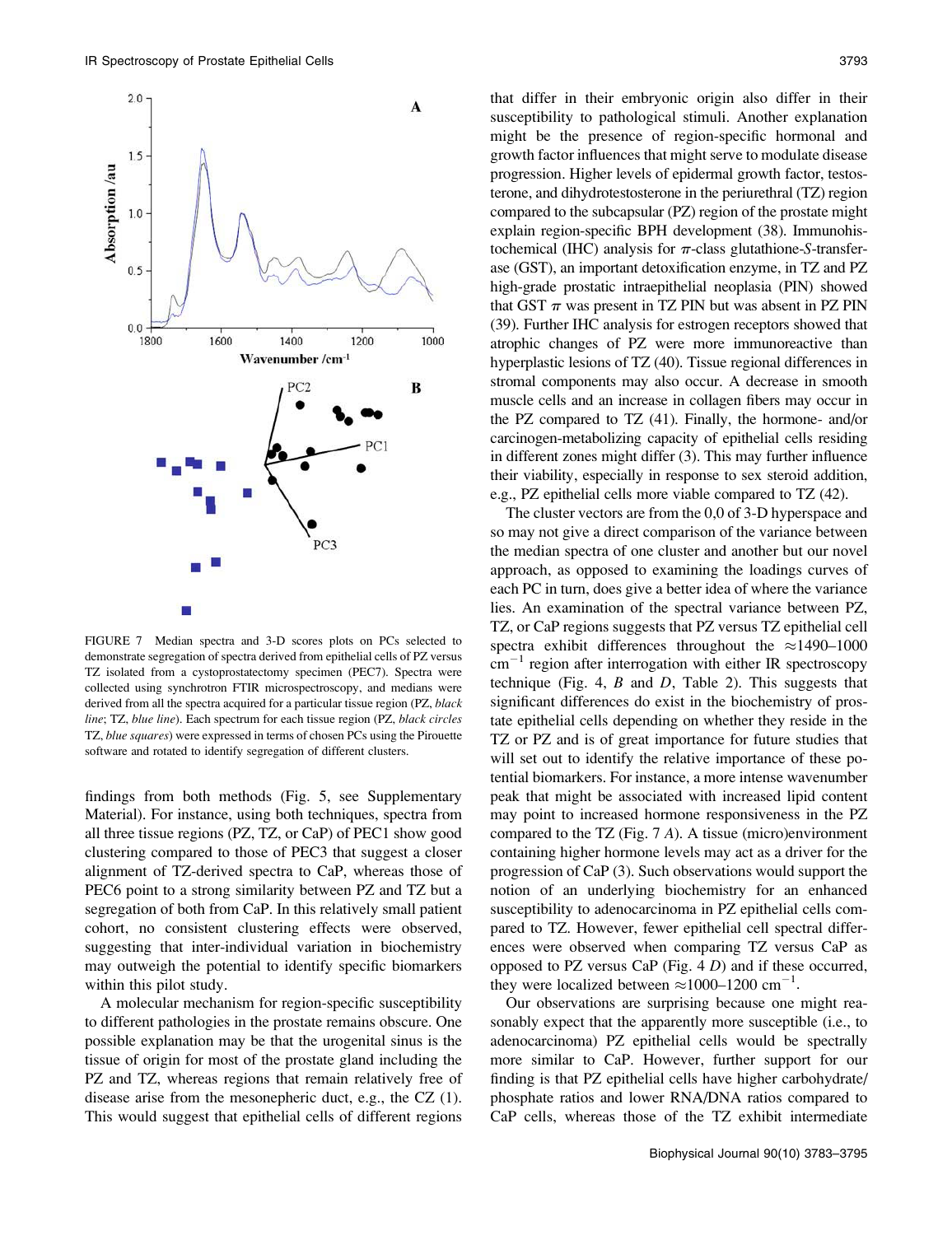levels (Fig. 6). Although ATR spectroscopy suggests that marked differences exist between TZ versus CaP, this variance is markedly localized after synchrotron FTIR microspectroscopy (Table 2). This spectrally derived biochemical information again suggests that TZ epithelial cells are more similar to CaP. Because of the larger sampling area involved in ATR spectroscopy, acquired spectra may not be totally epithelial cell derived. However, synchrotron FTIR microspectroscopy allows for the direct focusing of the IR beam on target cells of interest. Future plans for the development of a methodology for high resolution IR analysis will involve a recently established microspectroscopic technique, known as photothermal microspectroscopy (PTMS) (14). PTMS allows the acquisition of subcellular spatial resolution without the need to involve the elaborate and costly synchrotron facilities.

The TZ is the region where most pathology (i.e., BPH and 25% CaP) occurs in the human prostate, and it is not inconceivable that a zone-specific factor (i.e., hormonal) might be an important driver in CaP progression. It is possible that our studies using IR spectroscopy have picked up biochemical alterations such as initiating events to which epithelial cells of the TZ are as susceptible, if not more so, as those of the PZ. However, in the absence of a putative stimulus (e.g., hormone exposure) such initiated cells may not progress into invasive CaP. In a tissue region that may receive fewer mutation hits but contain a far greater number of potential targets (i.e., epithelial cells of glandular elements), the presence of a growth-promoting effect may be an important risk factor. Although observed in a small patient number, our results might explain the excess of nonmalignant overgrowth in the TZ, i.e., initiating events may occur to give rise to a CaP-like phenotype but in the absence of a suitable stimulus these initiated cells do not progress to CaP.

Our study and others (13,23,26,27,34,35,37) point to the realistic possibility of employing archival material (e.g., paraffin-embedded tissue blocks, frozen tissues) to investigate spectral alterations associated with disease progression and to link these observations with susceptibility, biochemical influences, and diagnostic/prognostic indicators. The ability of IR spectroscopy to sensitively monitor metabolic processes in tissues or cells does provide important structural information (43). The elucidation of tissue-specific susceptibility remains an important challenge, and the use of spectroscopic methods may be an important tool to investigate this, especially in retrospective studies where findings may be linked to individual details or prognostic outcome. Surprisingly, although our findings point to the ability of IR spectroscopy with multivariate analysis to segregate different cell types of the prostate, it appears in the tissues we examined that TZ epithelial cells possess a more similar biochemical cell spectral fingerprint to CaP compared to those in the apparently more susceptible PZ region. The role of underlying growth-promoting effects that might accelerate transformation in the prostate requires urgent attention.

### **CONCLUSIONS**

Spectrally designated structural characteristics allow, with PCA, the segregation of spectral scores derived from different regions (PZ, TZ, and/or CaP) of the prostate. As detected by synchrotron FTIR microspectroscopy with its powerful ability to target individual cells, differences between epithelium of the TZ versus CaP are markedly fewer compared to PZ versus CaP. The prostate tissue regions that were most dissimilar are PZ versus TZ. PZ exhibits a higher occurrence of CaP, so other mechanisms (e.g., hormone exposure) may modulate the growth kinetics of initiated epithelial cells in this tissue region. Otherwise, because the PZ contains a far greater number of potential targets (i.e., epithelial cells) for mutation hits, it may be at a greater risk. For the development of IR spectroscopy as a monitoring and/ or diagnostic tool, future work will require the interrogation of large patient cohorts to build a database of normal versus abnormal biochemical cell spectral fingerprints to eliminate confounding factors such as interindividual variation.

### SUPPLEMENTARY MATERIAL

An online supplement to this article can be found by visiting BJ Online at http://www.biophysj.org.

We thank John M. Chalmers (VS Consulting) for helpful discussions.

This work was funded by an Engineering and Physical Sciences Research Council grant GR/S75918/01 (M.J.G., A.H., N.J.F., F.L.M., and H.M.P.) and the Rosemere Cancer Foundation (N.R., S.S.M., and A.C.H.).

### **REFERENCES**

- 1. McNeal, J. E. 1988. Normal histology of the prostate. Am. J. Surg. Pathol. 12:619–633.
- 2. McNeal, J. E. 1988. The prostate gland: morphology and pathobiology. Monograph Urol. 9:36–63.
- 3. Ragavan, N., R. Hewitt, L. J. Cooper, K. M. Ashton, A. C. Hindley, C. M. Nicholson, N. J. Fullwood, S. S. Matanhelia, and F. L. Martin. 2004. CYP1B1 expression in prostate is higher in the peripheral than in the transition zone. Cancer Lett. 215:69–78.
- 4. Office for National Statistics. 1996. Mortality Statistics by Cause: England and Wales 1996. Series DH2, No. 23. Her Majesty's Stationary Office, London, UK.
- 5. American Cancer Society. 1991. Cancer Facts and Figures—1991. ACS, Atlanta, GA.
- 6. Grönberg, H. 2003. Prostate cancer epidemiology. Lancet. 361:859-864.
- 7. Troyer, D. A., J. Mubiru, R. J. Leach, and S. L. Naylor. 2004. Promise and challenge: markers of prostate cancer detection, diagnosis and prognosis. Dis. Markers. 20:117–128.
- 8. Karayi, M. K., D. E. Neal, and A. F. Markham. 2000. Current status of linkage studies in hereditary prostate cancer. BJU Int. 86:659–669.
- 9. Kolonel, L. N., D. Altshuler, and B. E. Henderson. 2004. The multiethnic cohort study: exploring genes, lifestyle and cancer risk. Nat. Rev. Cancer. 4:519–527.
- 10. Grover, P. L., and F. L. Martin. 2002. The initiation of breast and prostate cancer. Carcinogenesis. 23:1095–1102.
- 11. Parkin, D. M., F. I. Bray, and S. S. Devesa. 2001. Cancer burden in the year 2000. The global picture. Eur. J. Cancer. 37(Suppl. 8):S4-S66.